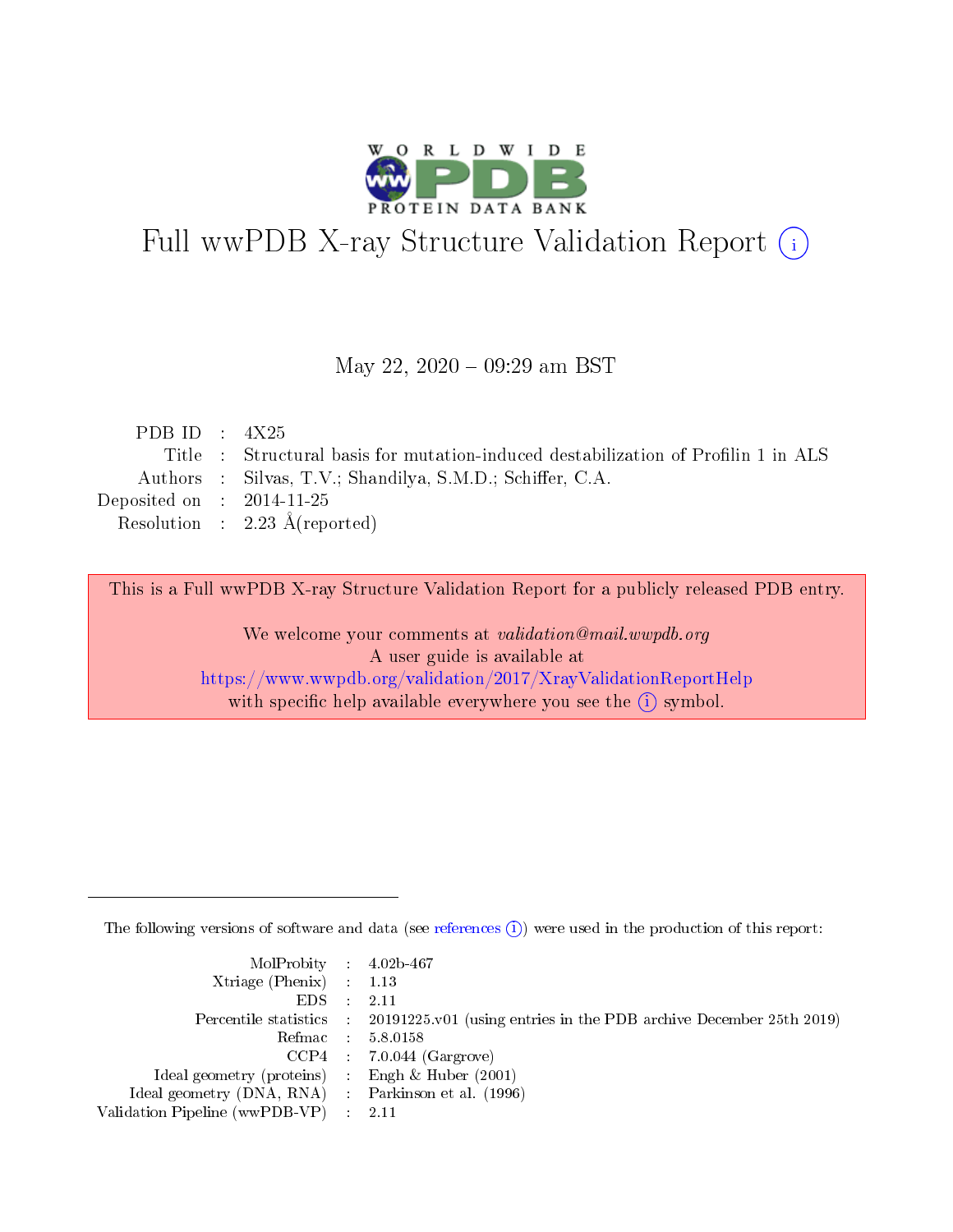# 1 [O](https://www.wwpdb.org/validation/2017/XrayValidationReportHelp#overall_quality)verall quality at a glance  $(i)$

The following experimental techniques were used to determine the structure: X-RAY DIFFRACTION

The reported resolution of this entry is 2.23 Å.

Percentile scores (ranging between 0-100) for global validation metrics of the entry are shown in the following graphic. The table shows the number of entries on which the scores are based.



| Metric                | Whole archive<br>$(\#\mathrm{Entries})$ | Similar resolution<br>$(\#\text{Entries}, \, \text{resolution range}(\textup{\AA}))$ |
|-----------------------|-----------------------------------------|--------------------------------------------------------------------------------------|
| $R_{free}$            | 130704                                  | $2391(2.26-2.22)$                                                                    |
| Clashscore            | 141614                                  | $2539(2.26-2.22)$                                                                    |
| Ramachandran outliers | 138981                                  | $2489(2.26-2.22)$                                                                    |
| Sidechain outliers    | 138945                                  | $2490(2.26-2.22)$                                                                    |
| RSRZ outliers         | 127900                                  | $2353(2.26-2.22)$                                                                    |

The table below summarises the geometric issues observed across the polymeric chains and their fit to the electron density. The red, orange, yellow and green segments on the lower bar indicate the fraction of residues that contain outliers for  $>=3, 2, 1$  and 0 types of geometric quality criteria respectively. A grey segment represents the fraction of residues that are not modelled. The numeric value for each fraction is indicated below the corresponding segment, with a dot representing fractions  $\epsilon=5\%$  The upper red bar (where present) indicates the fraction of residues that have poor fit to the electron density. The numeric value is given above the bar.

| Mol | ${\rm Chain \mid Length}$ | Quality of chain |     |                 |
|-----|---------------------------|------------------|-----|-----------------|
|     | 140                       | 83%              | 12% | $\cdot$ $\cdot$ |
|     | .40                       | $\%$<br>77%      | 14% | 6%              |

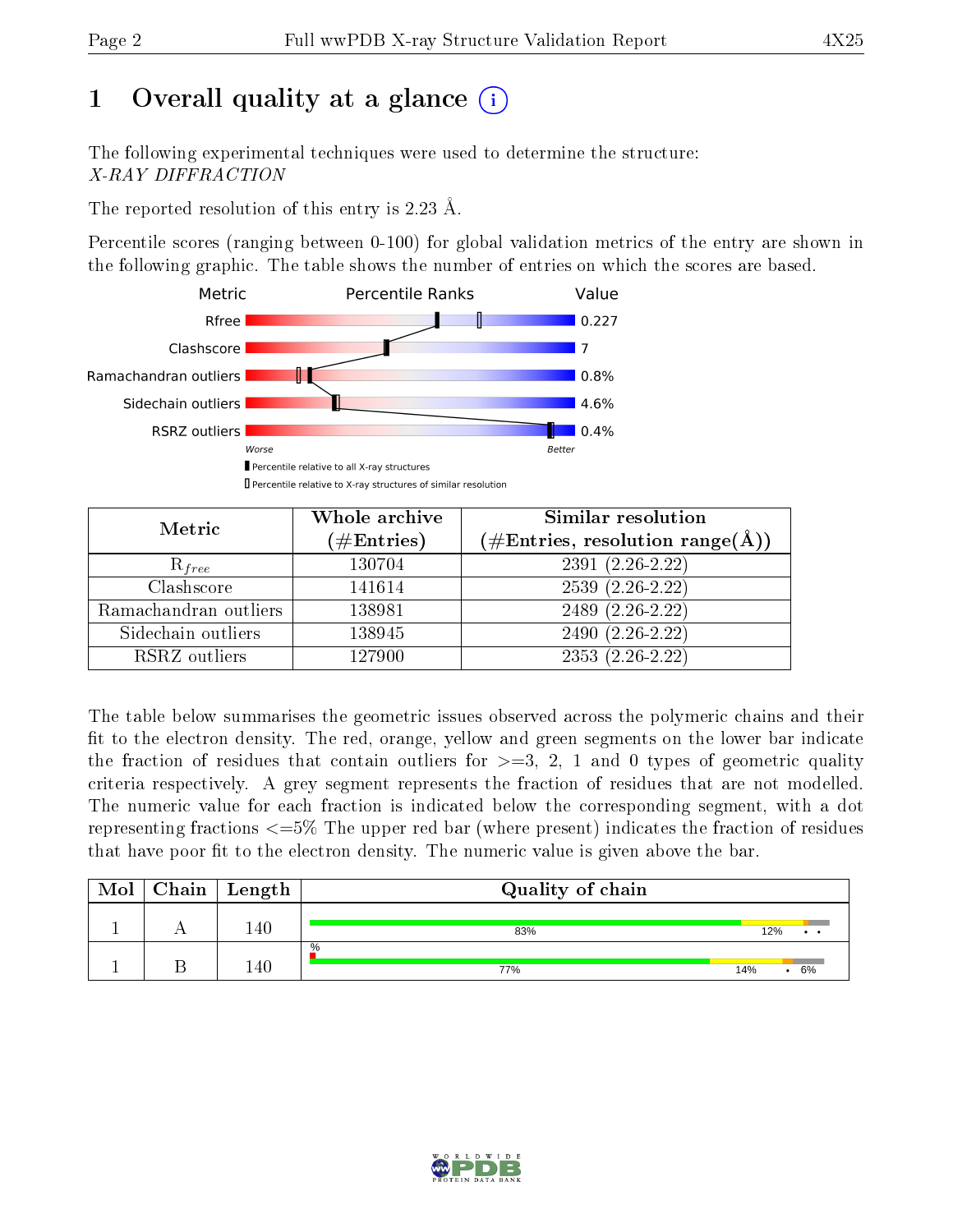# 2 Entry composition (i)

There are 2 unique types of molecules in this entry. The entry contains 2072 atoms, of which 0 are hydrogens and 0 are deuteriums.

In the tables below, the ZeroOcc column contains the number of atoms modelled with zero occupancy, the AltConf column contains the number of residues with at least one atom in alternate conformation and the Trace column contains the number of residues modelled with at most 2 atoms.

| Mol | Chain   Residues | Atoms                                                    |  |               |       |  | $\text{ZeroOcc}$   AltConf   Trace |  |
|-----|------------------|----------------------------------------------------------|--|---------------|-------|--|------------------------------------|--|
|     |                  | $\begin{array}{ccc} \text{Total} & \text{C} \end{array}$ |  |               |       |  |                                    |  |
|     | 134              | 964                                                      |  | 603 162 193 6 |       |  |                                    |  |
|     |                  | Total C                                                  |  |               |       |  |                                    |  |
|     | 131              | 950                                                      |  | 600 158       | - 186 |  |                                    |  |

 $\bullet$  Molecule 1 is a protein called Profilin-1.

There are 2 discrepancies between the modelled and reference sequences:

| Chain | Residue   Modelled | Actual | Comment             | <b>Reference</b> |
|-------|--------------------|--------|---------------------|------------------|
|       | THR.               | МЕТ    | engineered mutation | UNP P07737       |
|       | THR                | MET    | engineered mutation | + UNP P07737 +   |

• Molecule 2 is water.

|  | $Mol$   Chain   Residues | Atoms               | ZeroOcc   AltConf |
|--|--------------------------|---------------------|-------------------|
|  | 89                       | Total O<br>82<br>82 |                   |
|  | 76                       | Total O<br>76<br>76 |                   |

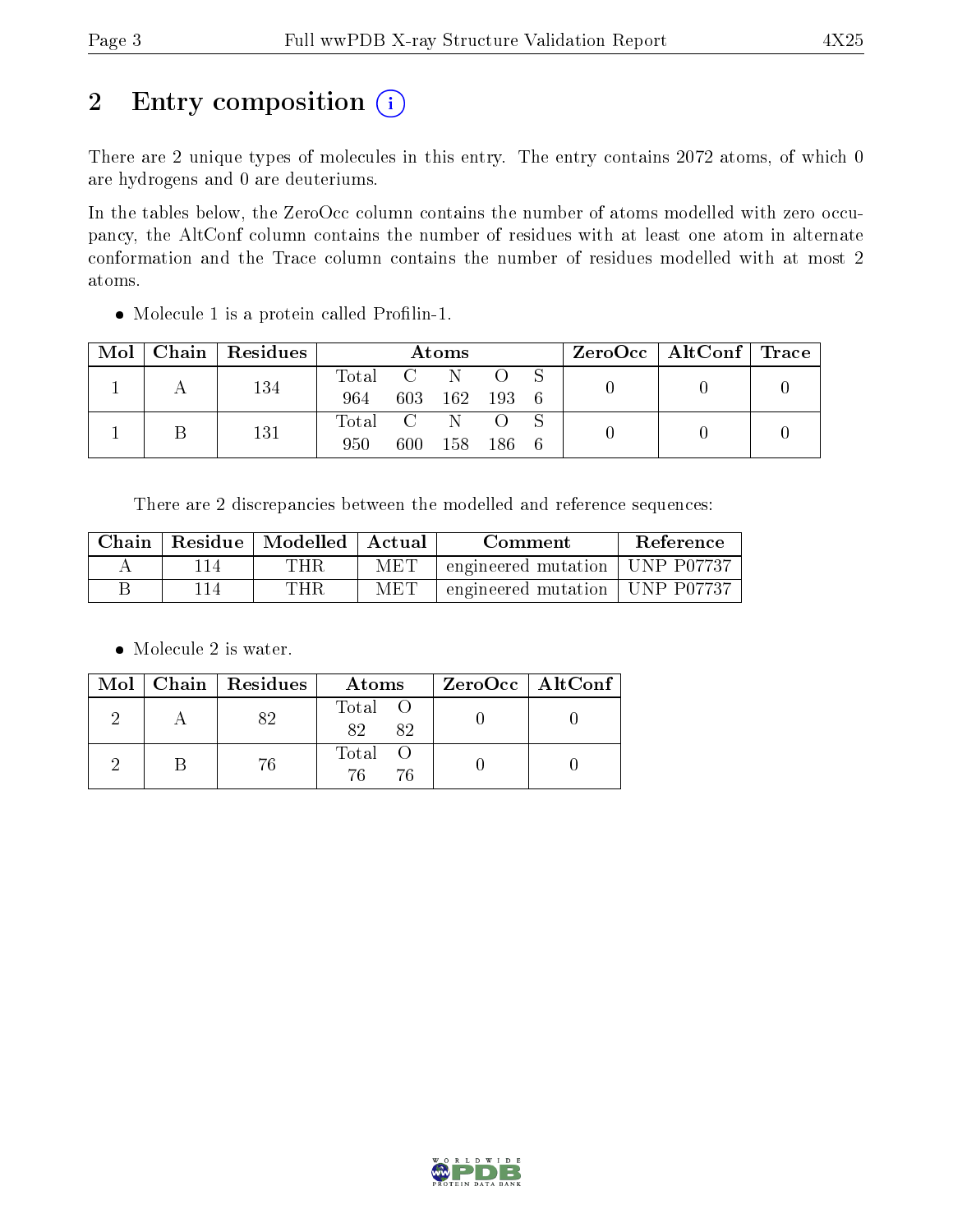# 3 Residue-property plots  $(i)$

These plots are drawn for all protein, RNA and DNA chains in the entry. The first graphic for a chain summarises the proportions of the various outlier classes displayed in the second graphic. The second graphic shows the sequence view annotated by issues in geometry and electron density. Residues are color-coded according to the number of geometric quality criteria for which they contain at least one outlier: green  $= 0$ , yellow  $= 1$ , orange  $= 2$  and red  $= 3$  or more. A red dot above a residue indicates a poor fit to the electron density (RSRZ  $> 2$ ). Stretches of 2 or more consecutive residues without any outlier are shown as a green connector. Residues present in the sample, but not in the model, are shown in grey.



• Molecule 1: Profilin-1

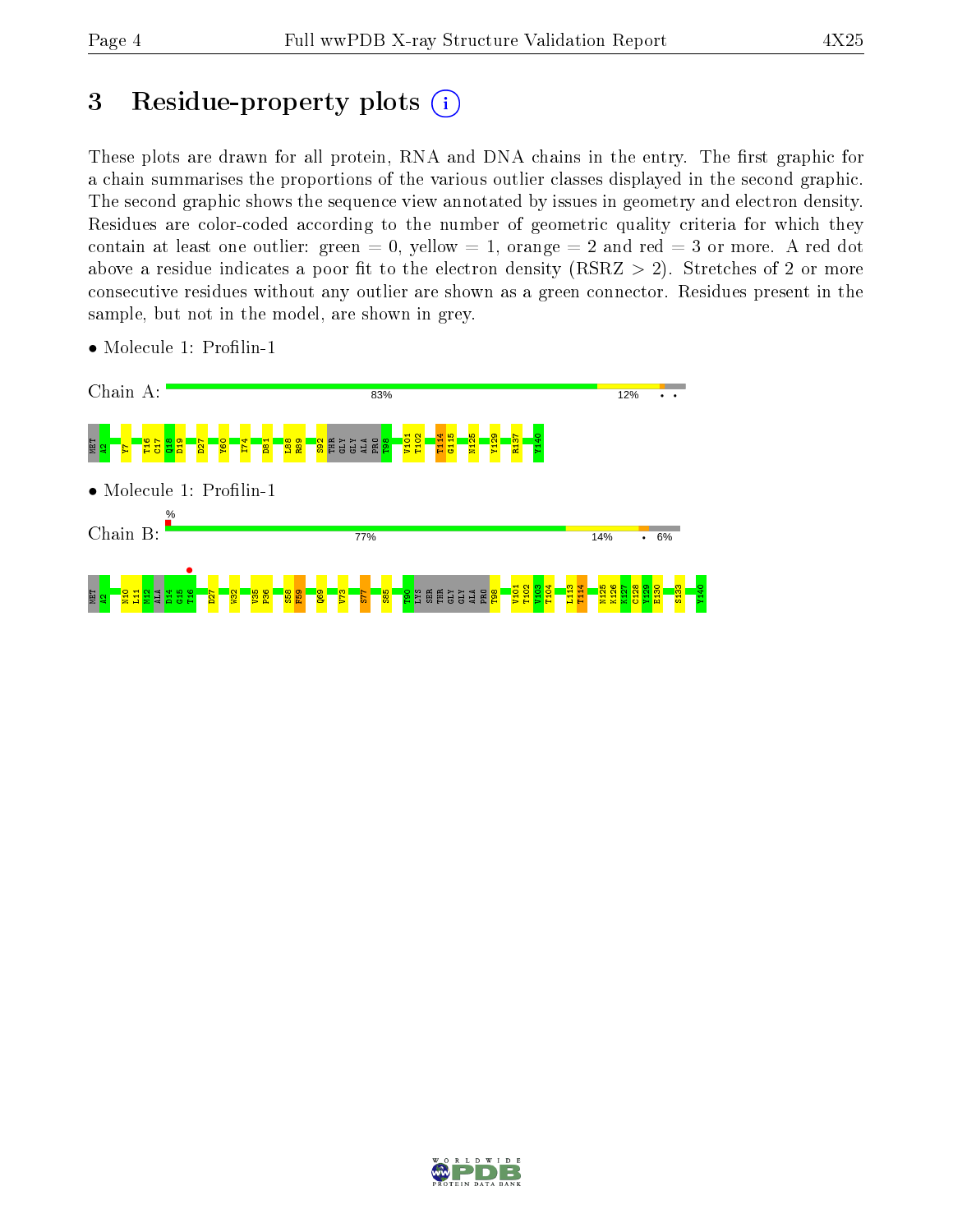# 4 Data and refinement statistics  $(i)$

| Property                                                             | Value                                              | Source     |
|----------------------------------------------------------------------|----------------------------------------------------|------------|
| Space group                                                          | $P_6$                                              | Depositor  |
| Cell constants                                                       | $81.69\text{\AA}$<br>65.35Å<br>81.69Å              | Depositor  |
| a, b, c, $\alpha$ , $\beta$ , $\gamma$                               | $120.00^{\circ}$<br>$90.00^\circ$<br>$90.00^\circ$ |            |
| Resolution $(A)$                                                     | 31.11<br>2.23<br>$\frac{1}{2}$                     | Depositor  |
|                                                                      | 31.11<br>2.23<br>$\equiv$                          | <b>EDS</b> |
| % Data completeness                                                  | 99.6 (31.11-2.23)                                  | Depositor  |
| (in resolution range)                                                | 99.6 (31.11-2.23)                                  | <b>EDS</b> |
| $R_{merge}$                                                          | 0.15                                               | Depositor  |
| $\mathrm{R}_{sym}$                                                   | (Not available)                                    | Depositor  |
| $\langle I/\sigma(I) \rangle^{-1}$                                   | 6.03 (at $2.22\text{\AA}$ )                        | Xtriage    |
| Refinement program                                                   | PHENIX (phenix.refine: 1.8.4 1496)                 | Depositor  |
|                                                                      | $\overline{0.195}$ ,<br>0.238                      | Depositor  |
| $R, R_{free}$                                                        | 0.199<br>0.227<br>$\mathcal{L}$                    | DCC        |
| $R_{free}$ test set                                                  | 581 reflections $(4.78\%)$                         | wwPDB-VP   |
| Wilson B-factor $(A^2)$                                              | 22.6                                               | Xtriage    |
| Anisotropy                                                           | 0.204                                              | Xtriage    |
| Bulk solvent $k_{sol}(e/\mathring{A}^3)$ , $B_{sol}(\mathring{A}^2)$ | $0.37$ , 49.8                                      | <b>EDS</b> |
| L-test for twinning <sup>2</sup>                                     | $>$ = 0.53, < $L^2$ > = 0.37<br>< L                | Xtriage    |
| Estimated twinning fraction                                          | $0.488$ for h,-h-k,-l                              | Xtriage    |
| $F_o, F_c$ correlation                                               | 0.94                                               | <b>EDS</b> |
| Total number of atoms                                                | $20\,72$                                           | wwPDB-VP   |
| Average B, all atoms $(A^2)$                                         | $28.0\,$                                           | wwPDB-VP   |

Xtriage's analysis on translational NCS is as follows: The largest off-origin peak in the Patterson function is  $6.10\%$  of the height of the origin peak. No significant pseudotranslation is detected.

<sup>&</sup>lt;sup>2</sup>Theoretical values of  $\langle |L| \rangle$ ,  $\langle L^2 \rangle$  for acentric reflections are 0.5, 0.333 respectively for untwinned datasets, and 0.375, 0.2 for perfectly twinned datasets.



<span id="page-4-1"></span><span id="page-4-0"></span><sup>1</sup> Intensities estimated from amplitudes.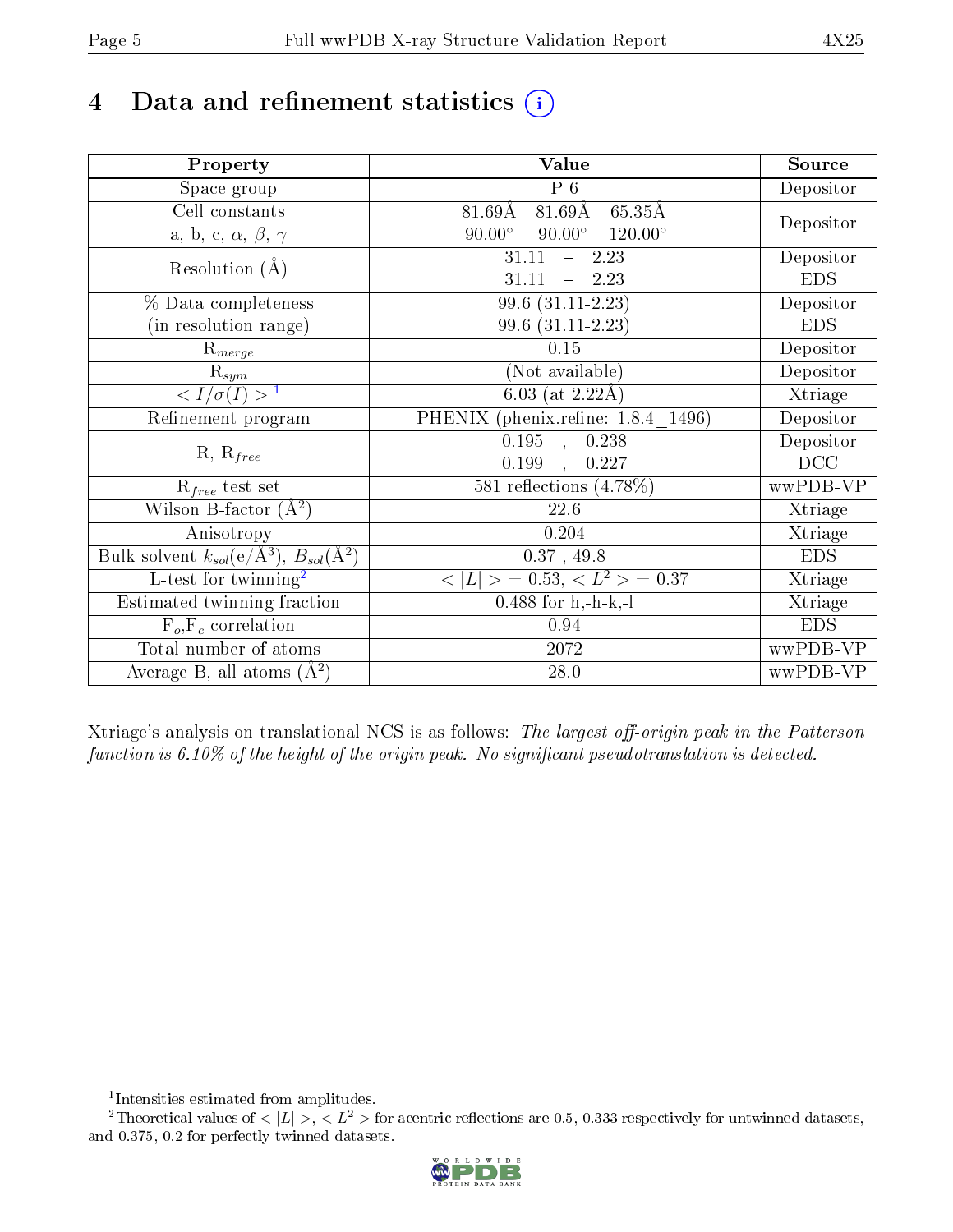# 5 Model quality  $(i)$

## 5.1 Standard geometry  $\overline{()}$

The Z score for a bond length (or angle) is the number of standard deviations the observed value is removed from the expected value. A bond length (or angle) with  $|Z| > 5$  is considered an outlier worth inspection. RMSZ is the root-mean-square of all Z scores of the bond lengths (or angles).

| Mol | Chain |      | Bond lengths | Bond angles |               |  |
|-----|-------|------|--------------|-------------|---------------|--|
|     |       | RMSZ | # $ Z  > 5$  | RMSZ        | # $ Z  > 5$   |  |
|     |       | 0.23 | 0/980        | 0.40        | 0/1335        |  |
|     | В     | 0.21 | 0/965        | 0.40        | 0/1311        |  |
| AH  | Αll   | 0.22 | /1945        | 0.40        | $^\prime2646$ |  |

There are no bond length outliers.

There are no bond angle outliers.

There are no chirality outliers.

There are no planarity outliers.

### $5.2$  Too-close contacts  $(i)$

In the following table, the Non-H and H(model) columns list the number of non-hydrogen atoms and hydrogen atoms in the chain respectively. The H(added) column lists the number of hydrogen atoms added and optimized by MolProbity. The Clashes column lists the number of clashes within the asymmetric unit, whereas Symm-Clashes lists symmetry related clashes.

|  |      |      | Mol   Chain   Non-H   H(model)   H(added)   Clashes   Symm-Clashes |
|--|------|------|--------------------------------------------------------------------|
|  | 964  | 892  |                                                                    |
|  | 950  | 395  |                                                                    |
|  |      |      |                                                                    |
|  |      |      |                                                                    |
|  | 2072 | 1787 |                                                                    |

The all-atom clashscore is defined as the number of clashes found per 1000 atoms (including hydrogen atoms). The all-atom clashscore for this structure is 7.

All (25) close contacts within the same asymmetric unit are listed below, sorted by their clash magnitude.

| Atom-1               | Atom-2                   | Interatomic<br>distance (A) | 7lash.<br>overlap $(A)$ |
|----------------------|--------------------------|-----------------------------|-------------------------|
| $1:$ A:74: ILE: HG12 | $2: A: 280: HOH \cdot O$ | .83                         |                         |



Continued on next page...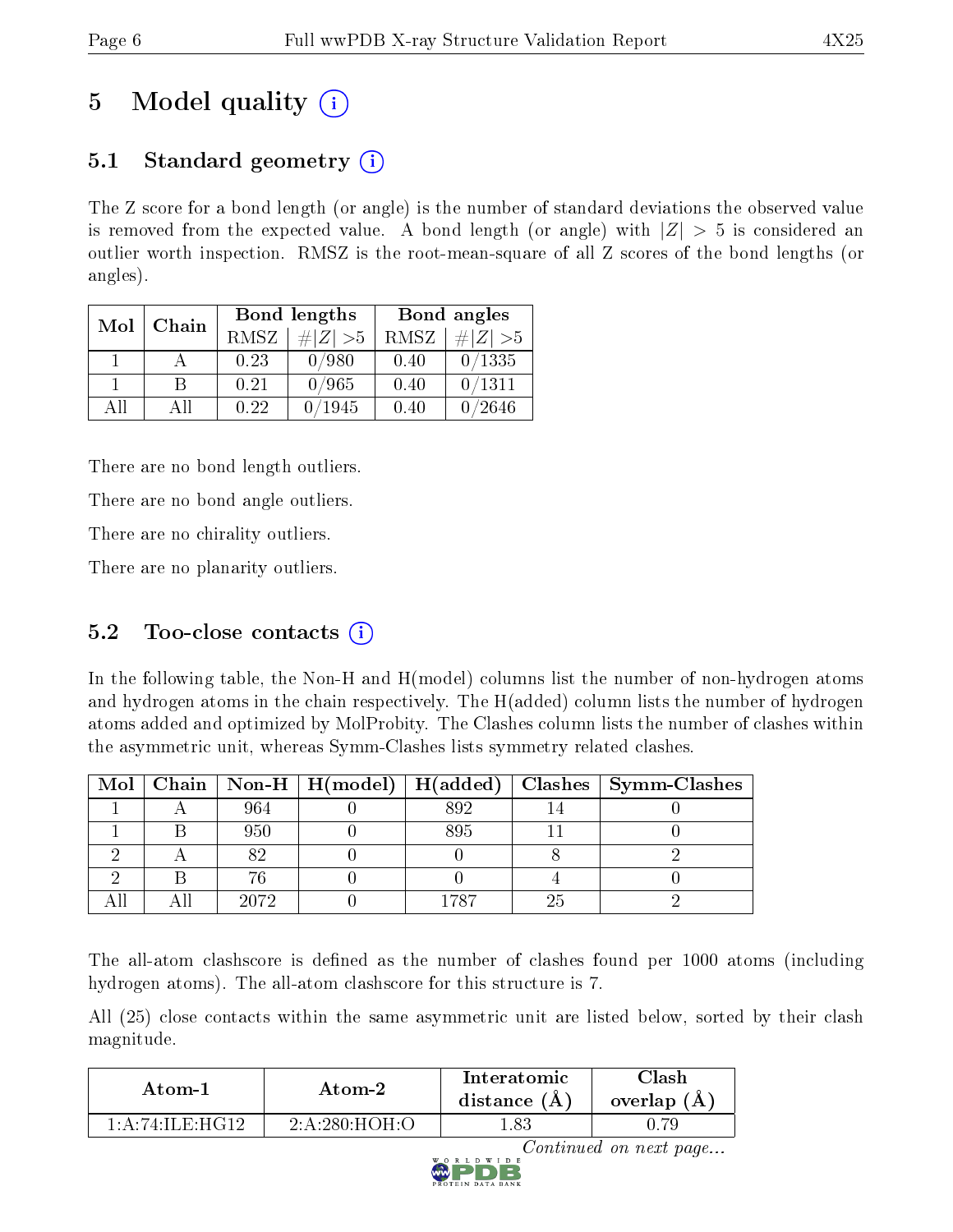|                               |                    | Interatomic    | Clash         |
|-------------------------------|--------------------|----------------|---------------|
| Atom-1                        | Atom-2             | distance $(A)$ | overlap $(A)$ |
| 1:B:32:TRP:O                  | 2:B:201:HOH:O      | 1.99           | 0.79          |
| $1: A:60: TYR: \overline{OH}$ | 2: A:266: HOH:O    | 2.00           | 0.78          |
| 1: A:137: ARG:NH1             | 2:A:277:HOH:O      | 2.17           | 0.77          |
| 1:A:17:CYS:HA                 | 1: A:115: GLY:HA2  | 1.68           | 0.76          |
| 1:A:101:VAL:HG22              | 1: A:114:THR:HB    | 1.70           | 0.74          |
| 1:A:81:ASP:OD2                | 2:A:264:HOH:O      | 2.09           | 0.70          |
| 1:B:101:VAL:HG22              | 1:B:114:THR:HB     | 1.75           | 0.68          |
| 1:B:77:SER:OG                 | 2:B:202:HOH:O      | 2.11           | 0.68          |
| 1: A:129: TYR:OH              | 2:A:201:HOH:O      | 2.12           | 0.68          |
| 1: A:92: SER:O                | 2:A:262:HOH:O      | 2.14           | 0.64          |
| 1:B:102:THR:HG21              | 1:B:125:ASN:HA     | 1.80           | 0.63          |
| 1:A:89:ARG:N                  | 2:A:280:HOH:O      | 2.33           | 0.62          |
| 1:A:7:TYR:OH                  | 2:A:202:HOH:O      | 2.17           | 0.57          |
| 1:B:98:THR:N                  | 2:B:256:HOH:O      | 2.43           | 0.52          |
| 1:B:85:SER:HB3                | 1:B:104:THR:HG22   | 1.93           | 0.50          |
| 1: A:88:LEU:HB2               | 1: A: 101: VAL: HB | 1.95           | 0.48          |
| 1: A:102:THR:HG21             | 1:A:125:ASN:HA     | 1.96           | 0.48          |
| 1:B:11:EU:HD22                | 1:B:113:LEU:HD11   | 1.96           | 0.47          |
| 1:B:113:LEU:HD12              | 1:B:128:CYS:HB2    | 1.98           | 0.46          |
| 1:A:19:ASP:HB3                | 1: A:114:THR:HG23  | 1.97           | $0.45\,$      |
| 1:B:126:LYS:HB3               | 2:B:257:HOH:O      | 2.18           | 0.44          |
| 1:B:35:VAL:HA                 | 1:B:36:PRO:HD3     | 1.88           | 0.42          |
| 1: A:16:THR:OG1               | 1: A:17: CYS:N     | 2.52           | 0.42          |
| 1:B:59:PHE:CD1                | 1:B:73:VAL:H G21   | 2.55           | 0.42          |

Continued from previous page...

All (2) symmetry-related close contacts are listed below. The label for Atom-2 includes the symmetry operator and encoded unit-cell translations to be applied.

| Atom-1        | Atom-2                               | Interatomic<br>distance $(A)$ | Clash<br>overlap $(A)$ |
|---------------|--------------------------------------|-------------------------------|------------------------|
|               | 2:A:215:HOH:O   2:A:225:HOH:O[3 655] | 2.12                          | 1.08                   |
| 2:A:225:HOH:O | 2:A:228:HOH:O[2<br>5451              | 2 15                          |                        |

### 5.3 Torsion angles (i)

#### 5.3.1 Protein backbone (i)

In the following table, the Percentiles column shows the percent Ramachandran outliers of the chain as a percentile score with respect to all X-ray entries followed by that with respect to entries of similar resolution.

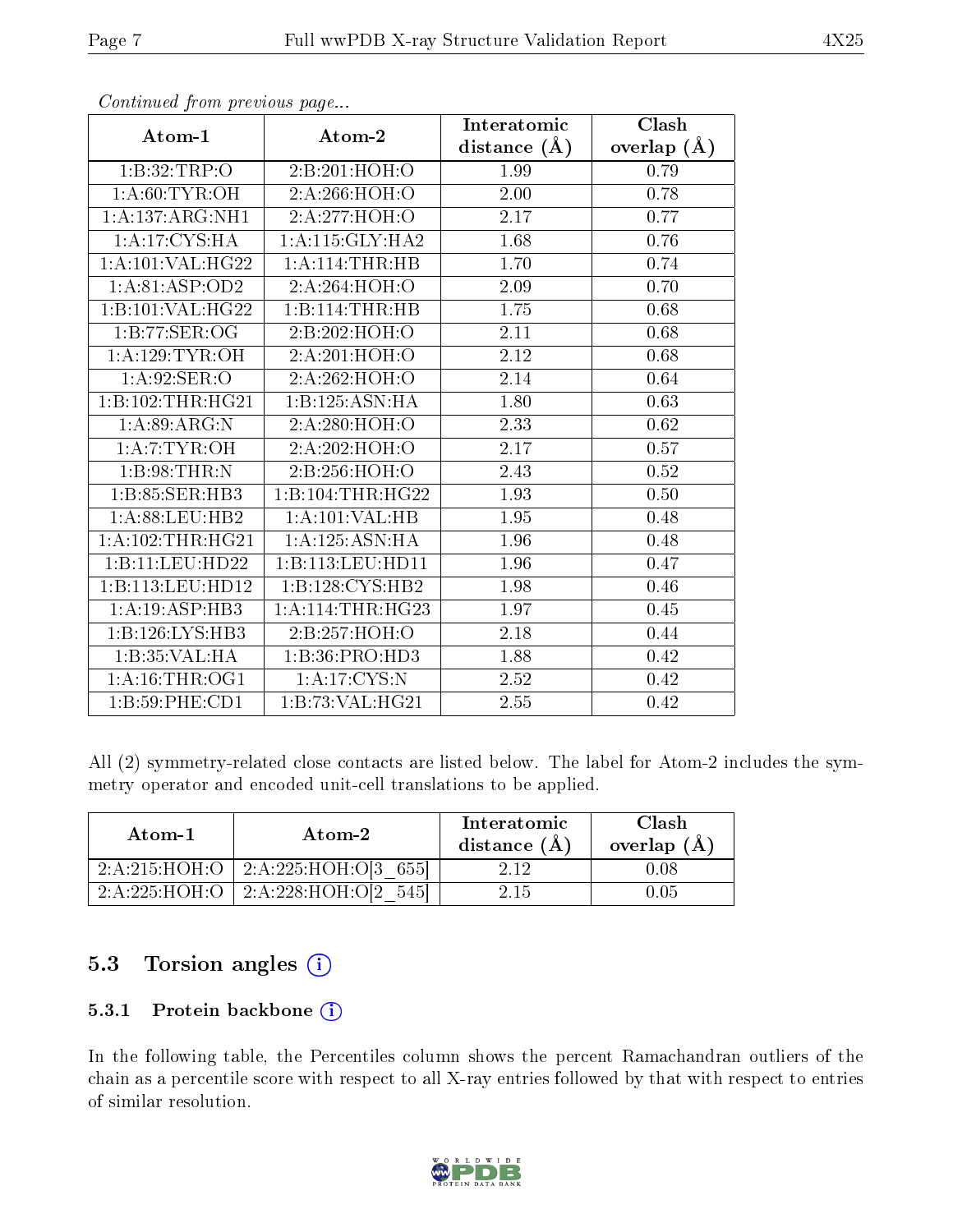| Mol | Chain | Analysed                      | Favoured  | Allowed   Outliers |          | Percentiles                        |  |
|-----|-------|-------------------------------|-----------|--------------------|----------|------------------------------------|--|
|     |       | 130/140(93%)                  | 122 (94%) | 7(5%)              | $1(1\%)$ | $\sqrt{16}$<br>19                  |  |
|     |       | $125/140$ (89\%)   119 (95\%) |           | $5(4\%)$           | $1(1\%)$ | 16 <sup>1</sup><br>19 <sub>1</sub> |  |
| All | All   | $255/280(91\%)$               | 241 (94%) | 12(5%)             | 2(1%)    | 16 <sup>1</sup><br>19 <sub>1</sub> |  |

The Analysed column shows the number of residues for which the backbone conformation was analysed, and the total number of residues.

All (2) Ramachandran outliers are listed below:

| Mol | Chain | Res | Type |
|-----|-------|-----|------|
|     |       |     |      |
|     |       |     |      |

#### 5.3.2 Protein sidechains  $(i)$

In the following table, the Percentiles column shows the percent sidechain outliers of the chain as a percentile score with respect to all X-ray entries followed by that with respect to entries of similar resolution.

The Analysed column shows the number of residues for which the sidechain conformation was analysed, and the total number of residues.

| Mol | Chain | Analysed         | Rotameric    | Outliers | Percentiles |    |
|-----|-------|------------------|--------------|----------|-------------|----|
|     |       | $98/114(86\%)$   | $97(99\%)$   | $1(1\%)$ | <b>76</b>   | 82 |
|     |       | 97/114(85%)      | 89 (92\%)    | $8(8\%)$ |             | 8  |
| All | All   | $195/228$ (86\%) | 186 $(95\%)$ | 9(5%)    | 27          | 28 |

All (9) residues with a non-rotameric sidechain are listed below:

| Mol | Chain | Res | Type       |
|-----|-------|-----|------------|
| 1   | А     | 114 | THR        |
| 1   | В     | 10  | <b>ASN</b> |
| 1   | В     | 58  | SER        |
| 1   | B     | 59  | PHE        |
| 1   | В     | 69  | <b>GLN</b> |
| 1   | В     | 77  | <b>SER</b> |
| 1   | R     | 114 | THR        |
| 1   | R     | 130 | GLU        |
|     |       | 133 | SER.       |

Some sidechains can be flipped to improve hydrogen bonding and reduce clashes. There are no

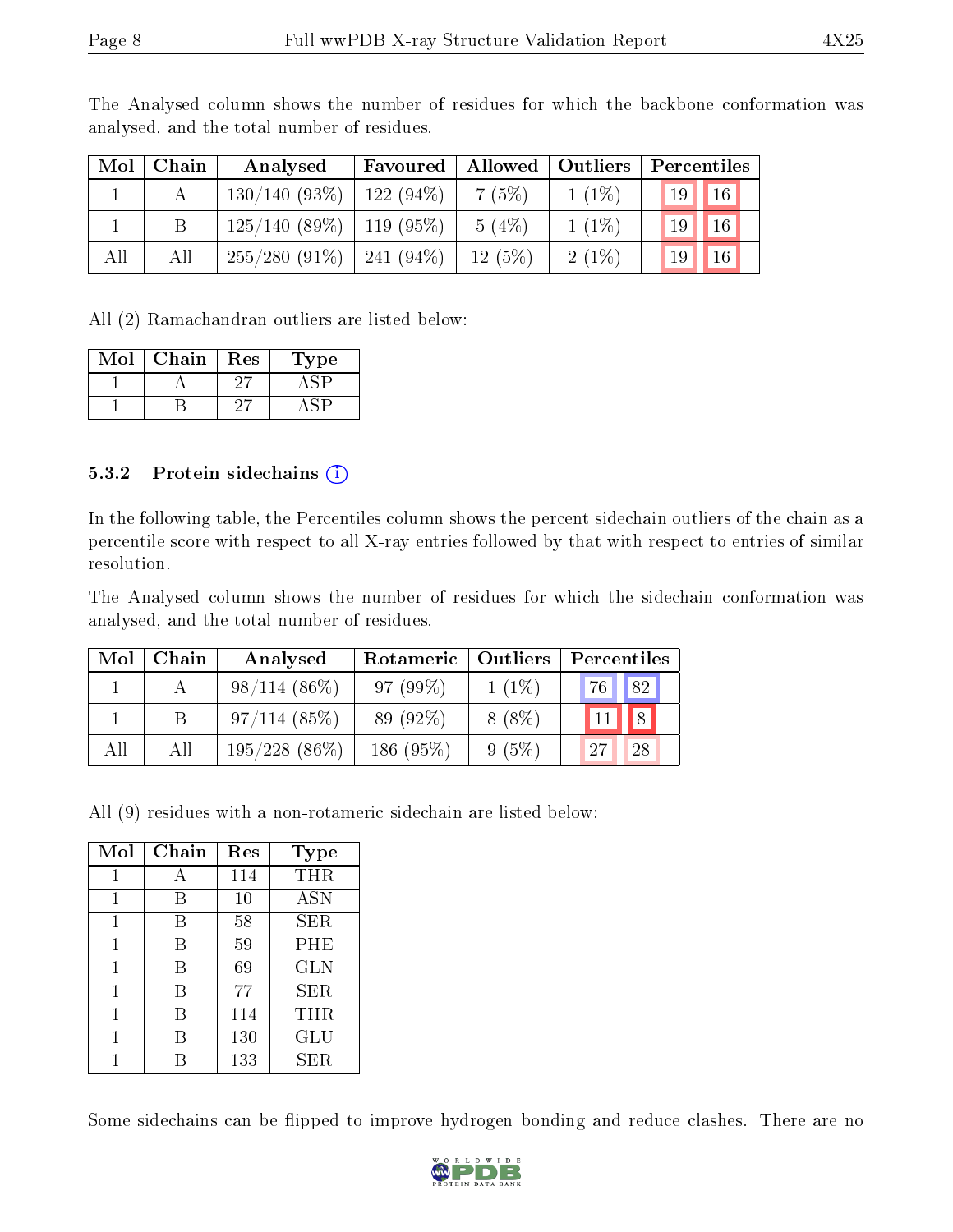such sidechains identified.

#### 5.3.3 RNA [O](https://www.wwpdb.org/validation/2017/XrayValidationReportHelp#rna)i

There are no RNA molecules in this entry.

#### 5.4 Non-standard residues in protein, DNA, RNA chains (i)

There are no non-standard protein/DNA/RNA residues in this entry.

#### 5.5 Carbohydrates  $(i)$

There are no carbohydrates in this entry.

#### 5.6 Ligand geometry (i)

There are no ligands in this entry.

### 5.7 [O](https://www.wwpdb.org/validation/2017/XrayValidationReportHelp#nonstandard_residues_and_ligands)ther polymers  $(i)$

There are no such residues in this entry.

### 5.8 Polymer linkage issues  $(i)$

There are no chain breaks in this entry.